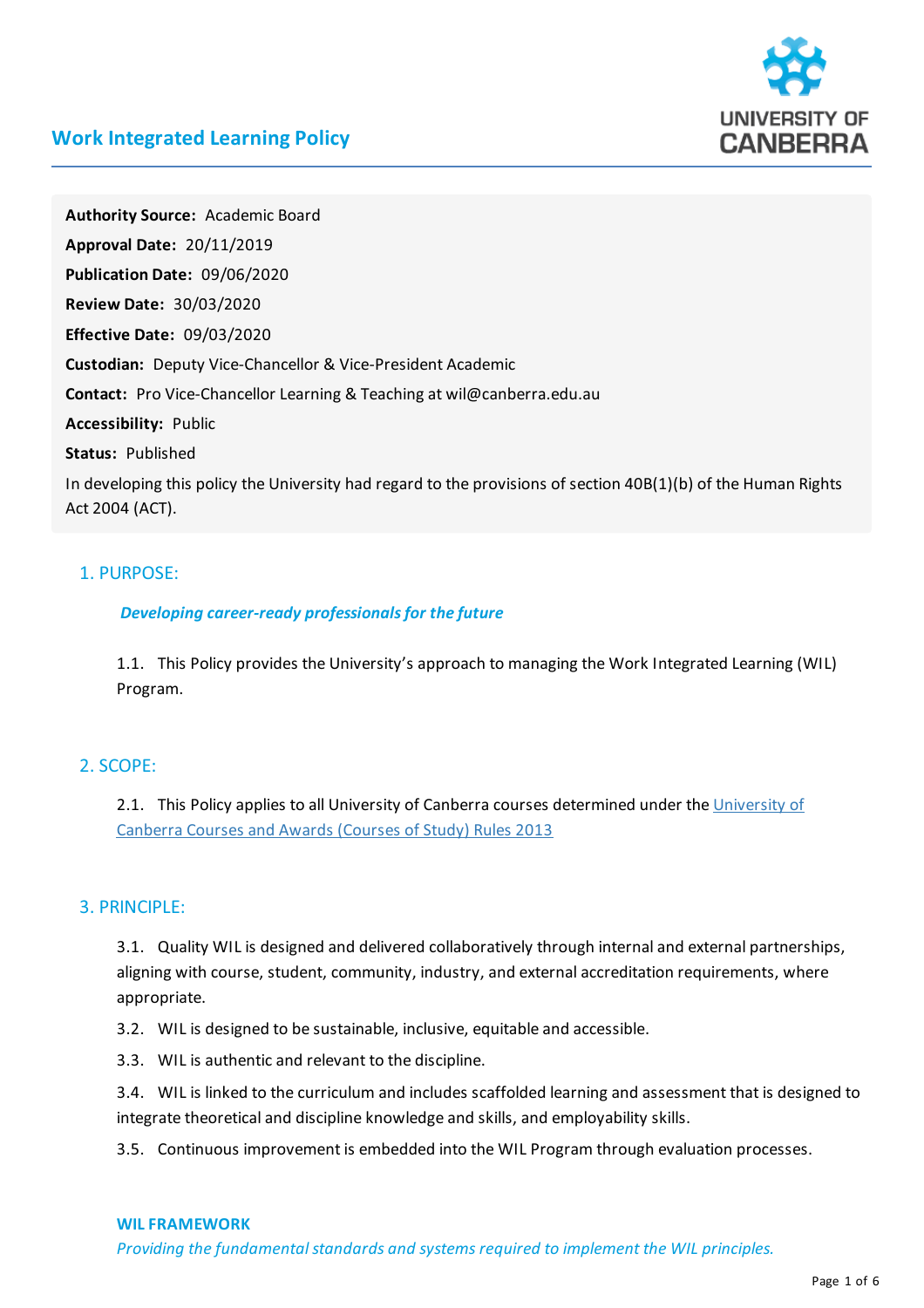### WIL categories

3.6 The University uses four WIL categories: Field Work, Projects, Placements and Internships, and Simulation. WIL may be industry, research and/or community focused.

## WIL partnership model

- 3.7 The WIL Program is implemented through the WIL Partnership Model.This model is characterised by collaboration, cooperation and co-ownership.
- 3.8 Stakeholder responsibilities are inter-related, with the shared vision of facilitating student acquisition of discipline knowledge and skills and employability knowledge and skills.

### Quality features of WIL

- 3.9 Stakeholders share responsibilities in the development, preparation, delivery and evaluation of WIL.
- 3.10 Quality WILassures a positive student experience that enables demonstration of discipline knowledge and skills and employability knowledge and skills through integration of the following features:

| <b>Quality</b><br>feature        | <b>Description</b>                                                                                                  | <b>Key outcomes</b>                                                                                                                                                       |
|----------------------------------|---------------------------------------------------------------------------------------------------------------------|---------------------------------------------------------------------------------------------------------------------------------------------------------------------------|
| Authenticity                     | The degree to which the WIL<br>activity is real, and its proximity to<br>the workplace.                             | The WIL activity enables demonstration and<br>application of discipline knowledge and skills, and<br>employability knowledge and skills within a<br>professional context. |
| Integrated<br>with<br>curriculum | WIL is intentionally integrated<br>within a course and is designed to<br>link theory and practice.                  | Discipline-specific learning outcomes that are<br>aligned with scaffolded development of graduate<br>attributes.                                                          |
| Assessment                       | Assessment is authentic, focused<br>on integration of theory and<br>practice, and aligns with learning<br>outcomes. | Demonstration of discipline knowledge and skills<br>and employability knowledge and skills.                                                                               |
| <b>Inclusive</b><br>practice     | All students have equitable access<br>to full participation in WIL.                                                 | Scholarships and bursaries, reasonable<br>adjustments, and culturally appropriate service<br>provision.                                                                   |
| <b>Student</b><br>preparation    | Students require a clear and<br>facilitated induction to WIL.                                                       | Understanding of roles and responsibilities of all<br>stakeholders (student, host organisation &<br>University).                                                          |
| <b>Student</b><br>participation  | Students actively engage with the<br>WIL experience in a manner<br>aligning with professional<br>requirements.      | Application and demonstration of discipline<br>knowledge and skills and employability knowledge<br>and skills.                                                            |

## **Table 1:** Quality features of WIL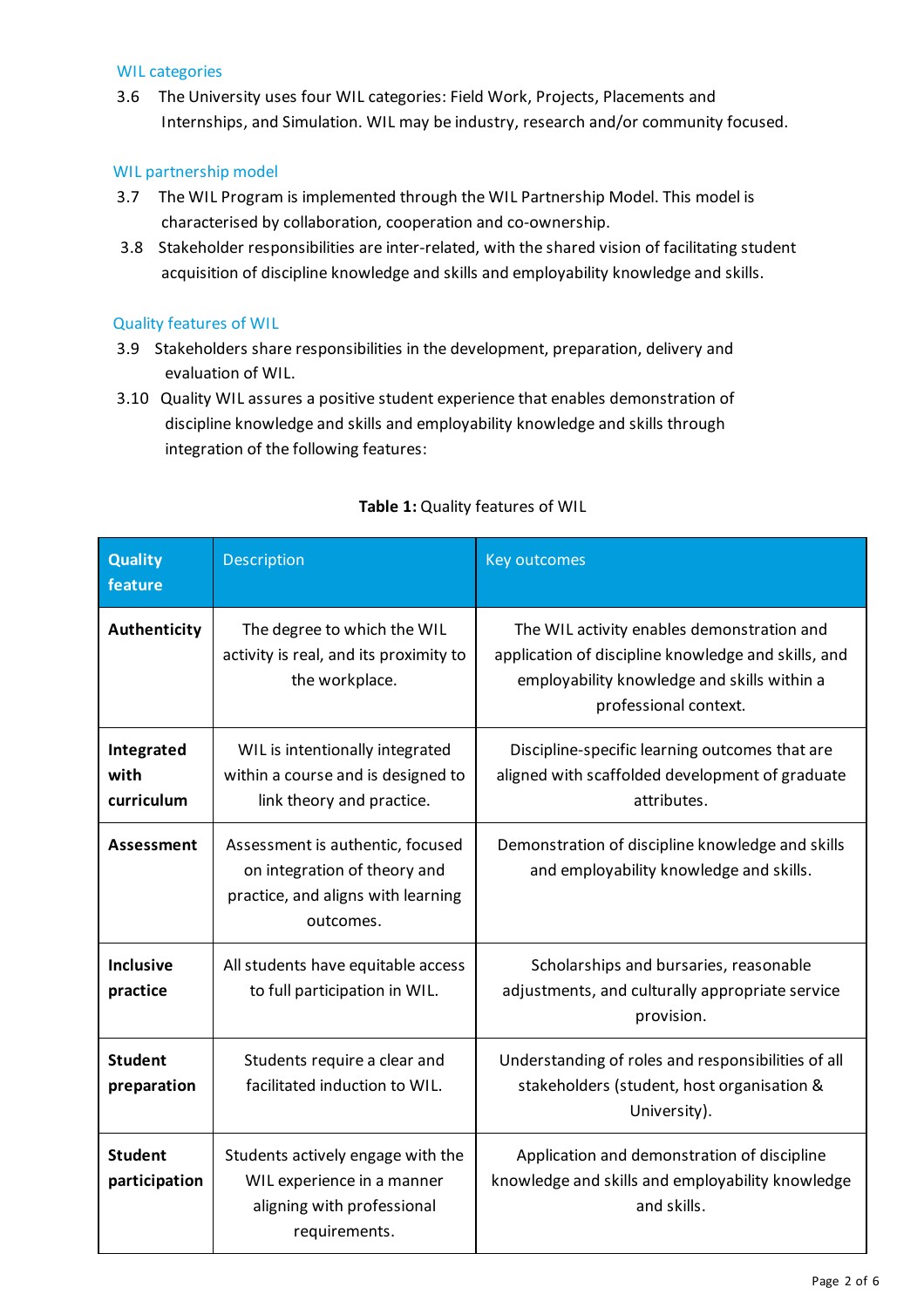| <b>Supervisor</b><br>preparation   | Supervisors require a clear<br>induction to their role relevant to<br>the WIL category. | Understanding of roles and responsibilities of all<br>stakeholders (student, host organisation &<br>University).                                         |
|------------------------------------|-----------------------------------------------------------------------------------------|----------------------------------------------------------------------------------------------------------------------------------------------------------|
| <b>Supervisor</b><br>participation | Qualified academic and industry<br>supervisors actively engage in<br>supervision.       | Application of supervisory knowledge and skills,<br>such as monitoring student progress, provision of<br>feedback, debriefing and assessing performance. |
| <b>Evaluation</b>                  | Staff, students and industry are<br>active participants in evaluating<br>WIL.           | Focused feedback on WIL experiences that<br>contribute to ongoing improvement.                                                                           |

### Services

3.11 The University provides a range of services and systems to support the implementation of WIL.

| <b>Student services</b>          | <b>Staff services</b>                     | <b>Systems</b>             |
|----------------------------------|-------------------------------------------|----------------------------|
| Careers UC                       | Careers UC                                | Curriculum                 |
| <b>Complaints &amp; Appeals</b>  | Safe Campus (online portal)               | <b>Management System</b>   |
| Graduate Research                |                                           | Career Hub                 |
| Inclusion & Engagement           | <b>Professional Development</b>           | <b>Course Planner</b>      |
| International Student            | (Coordinated through Learning & Teaching) | <b>CRM: Communications</b> |
| <b>Support Service</b>           |                                           | Data Warehouse             |
| <b>Medical &amp; Counselling</b> | Curriculum design support (Educational    | InPlace: Student           |
| <b>Ngunnawal Centre</b>          | designers)                                | placement software         |
| Safe Campus (online portal)      | Demos and Discuss                         | MyUC Staff portal          |
| <b>Student Advocacy Service</b>  | <b>External Expert Workshops</b>          | MyUC Student portal        |
| <b>Student Centre</b>            | The SHED online                           | <b>UCLearn</b>             |
| <b>Study Skills</b>              | <b>UCLearn Staff Support Drop-in</b>      |                            |
| UC Course Onboarding and         | WIL-in-Action (Community of Practice)     |                            |
| <b>Student Toolkit</b>           | WIL Module (in Contemporary Approaches to |                            |
| <b>UC Student Mentor</b>         | University Teaching (CAUT)                |                            |
| Program                          |                                           |                            |
| <b>Welfare Office</b>            |                                           |                            |

## **Table 2:** UC services and systems

## Governance and accountability

- 3.12 The following committees are involved in the development, consultation and/or approval process for matters related to the WIL Program:
	- a. Work Integrated Learning Steering Committee (WILSC);
	- b. Indigenous Australian Completions Taskforce;
	- c. University Education Committee;
	- d. University Research Committee;
	- e. Academic Board;
	- f. Audit and Risk Management Committee (ARMC); and the
	- g. Student Representative Council.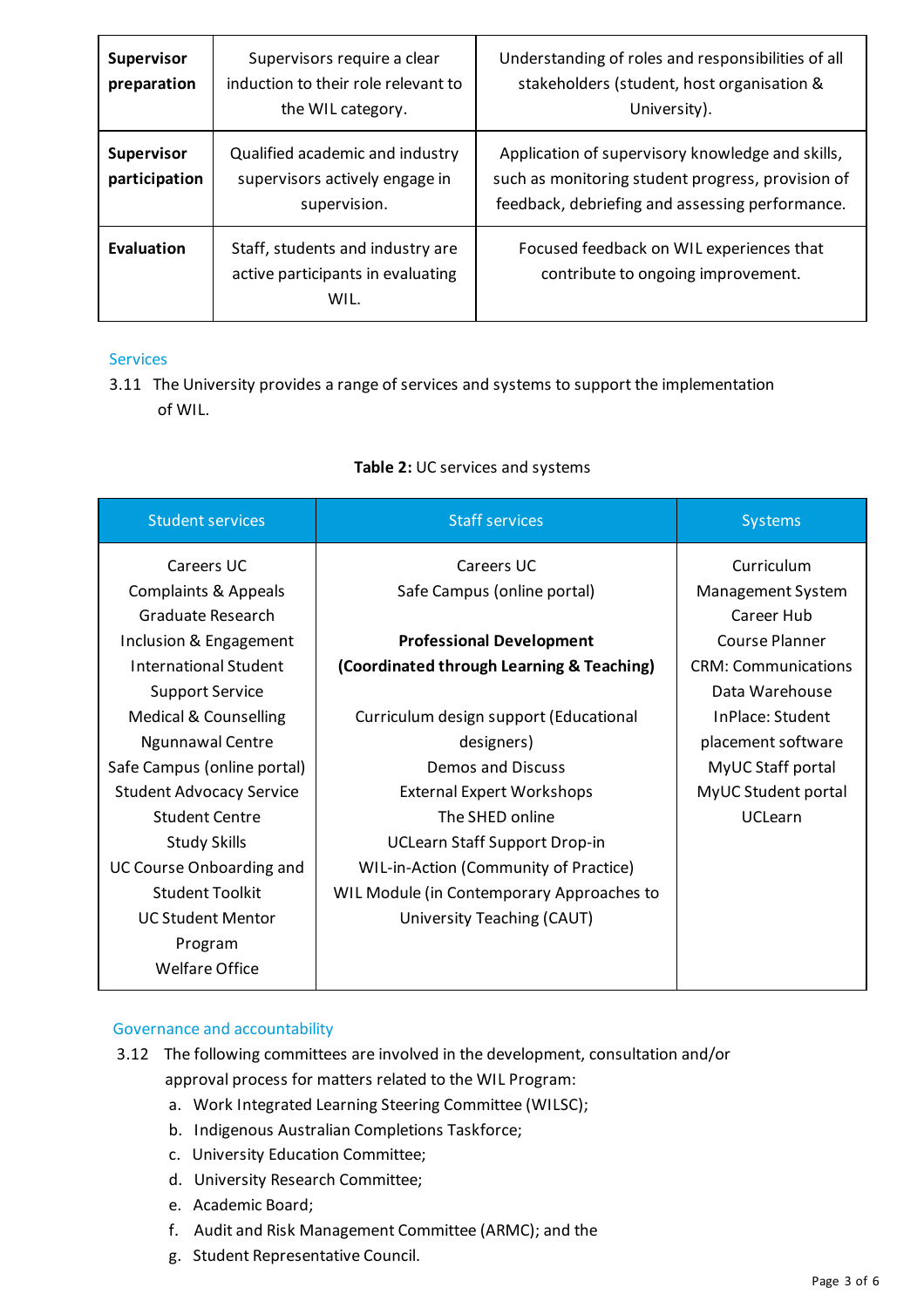## **Evaluation**

- 3.13 Evaluation of the WIL Program includes:
	- a. Opportunity for student and industry perspectives;
	- b. An annual audit of the WIL Program to assure the quality of work integrated learning opportunities; and
	- c. An annual evaluation of the WILFramework to ensure the WIL Program is responsive to the dynamic work environment.

## 4. LEGISLATION:

#### **External governing legislation**

- Disability Standards for Education 2005
- Higher Education Standards Framework (Threshold Standards) 2015
- [Education](https://www.legislation.gov.au/Details/C2020C00039) Services for Overseas Students (ESOS) Act 2000
- National Code of Practice for Providers of Education and Training to Overseas Students 2018
- Fair [Work](https://www.legislation.gov.au/Details/C2019C00270) Act 2009
- Health Practitioner Regulation National Law, in force in each state and territory from 2009
- Work [Health](https://www.legislation.gov.au/Details/C2018C00293) and Safety Act 2000, and legislation in force in each state and territory

### **University of Canberra legislation and rules**

- [University](https://www.legislation.gov.au/Details/C2004C07762) of Canberra Act 1989
- University of [Canberra\(Courses](https://www.legislation.act.gov.au/di/2010-166/default.asp) and Awards) Statute 2010
- [University](https://www.canberra.edu.au/about-uc/policy-and-legislation/legislation/rules/pdf-rules-2012/Courses-and-Awards-Courses-of-Study-Rules-2013.pdf) of Canberra Courses and Awards (Courses of Study) Rules 2013
- University of [Canberra\(Academic](https://www.legislation.act.gov.au/di/2017-306/) Progress) Statute 2017
- [University](https://www.canberra.edu.au/about-uc/policy-and-legislation/legislation/rules/pdf-rules-2012/University-of-Canberra-Academic-Progress-Rules-2017.pdf) of Canberra Academic Progress Rules 2017

## 5.SUPPORTING INFORMATION:

#### **University of Canberra policies and procedures**

- Academic Progress (for [Coursework](https://www.canberra.edu.au/Policies/PolicyProcedure/Index/344) Students) Procedure
- **[Assessment](https://www.canberra.edu.au/Policies/PolicyProcedure/Index/488) Policy**
- [Assessment](https://www.canberra.edu.au/Policies/PolicyProcedure/Index/516) Procedures
- Completion within the Expected Duration of Study for International Students Policy
- Completion within the Expected Duration of Study for International Students Procedure
- [Course](https://www.canberra.edu.au/Policies/PolicyProcedure/Index/465) Policy
- **Course Delivery by Third Party [Providers](https://www.canberra.edu.au/Policies/PolicyProcedure/Index/493) Policy**
- Course Delivery byThird Party Providers [Procedure](https://www.canberra.edu.au/Policies/PolicyProcedure/Index/494)
- [Disability](https://www.canberra.edu.au/Policies/PolicyProcedure/Index/370) Policy
- **Deferring, Suspending or Cancelling an International Student's Enrolment Procedure**
- **[Enrolment](https://www.canberra.edu.au/Policies/PolicyProcedure/Index/218) Policy**
- **[Privacy](https://www.canberra.edu.au/Policies/PolicyProcedure/Index/397) Policy**
- **[Student](https://www.canberra.edu.au/Policies/PolicyProcedure/Index/200) Charter**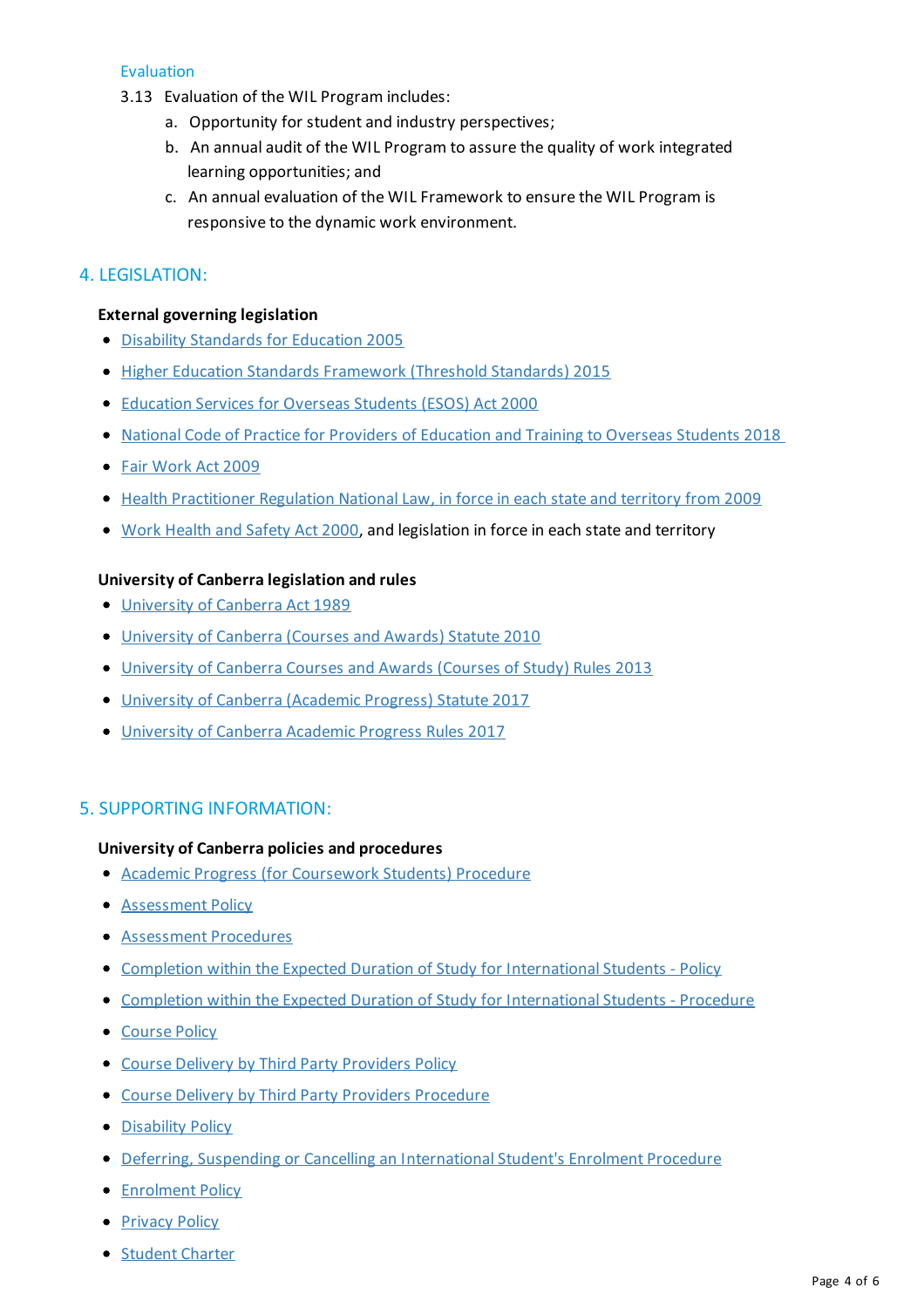- Student Mental Health Support Policy
- Welfare Arrangements for Under 18 International Students Policy
- Welfare Arrangements for Under 18 International Students Procedure
- Third Party Providers Agreements and Operations Manual

# 6. DEFINITIONS:

| <b>Terms</b>                          | <b>Definitions</b>                                                                                                                                                                                                                                                                                                                                                             |
|---------------------------------------|--------------------------------------------------------------------------------------------------------------------------------------------------------------------------------------------------------------------------------------------------------------------------------------------------------------------------------------------------------------------------------|
| <b>Experiential</b><br>learning       | A pedagogical strategy that purposefully engages the learner in<br>direct experience and focussed reflection, in the education setting, workplace and<br>the community and/or through simulation, including virtual simulation, to increase<br>knowledge, develop skills, clarify values, and develop students' capacity to contribute<br>constructively to their communities. |
| <b>Work</b><br>integrated<br>learning | A form of experiential learning where theoretical knowledge and disciplinary skills are<br>integrated with authentic work experiences and practices within relevant professional<br>contexts.                                                                                                                                                                                  |
| <b>Field work</b>                     | An approved activity that involves observing, collating information and/or collecting<br>data/specimens.                                                                                                                                                                                                                                                                       |
| <b>WIL project</b>                    | A project, or activity, that engages individuals or teams to respond to a real-world<br>problem or opportunity under the guidance of the faculty and client, or the faculty.                                                                                                                                                                                                   |
| <b>Placement</b><br>and<br>internship | A placement and internship involves work experience (that takes place at the workplace)<br>under the supervision of the faculty and the workplace supervisor.                                                                                                                                                                                                                  |
| <b>Simulation</b>                     | Simulation, which can be a project or activity, involves authentic work experience that is<br>undertaken in an imitated work environment, under the guidance of a supervisor.<br>Simulation may be in the physical environment or virtual.                                                                                                                                     |

# 7. NOTES:

**Appendix A**